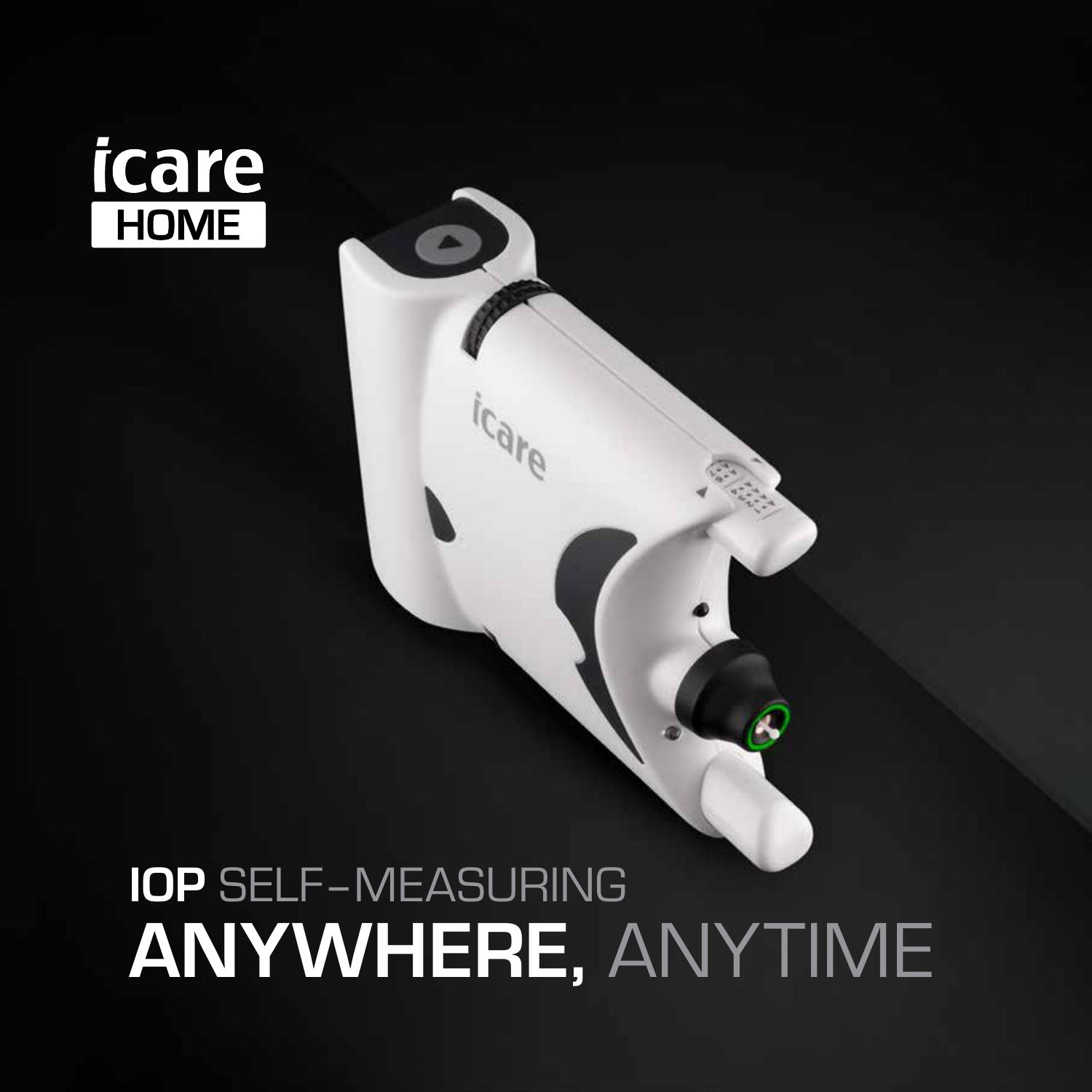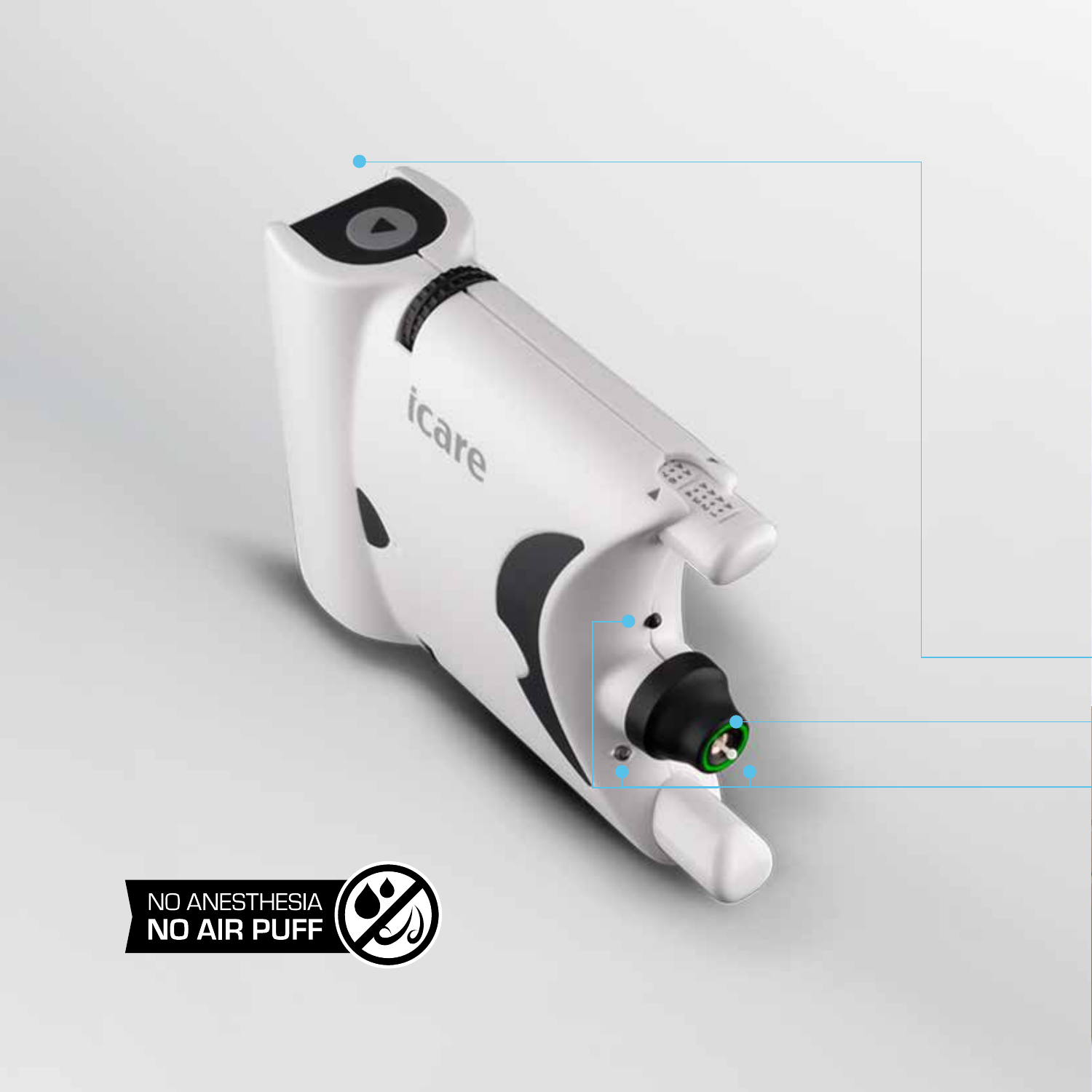#### THE 24HR TONOMETER

*The easy-to-use Icare® tonometers revolutionize IOP measurements making it quick, effortless and effective. The Icare® HOME tonometer is designed for patients who need additional IOP monitoring according to their doctor's recommendation.* 

*The device is based on a rebound measuring principle that eye care professionals have come to trust. A small probe touches the cornea and the impact duration, deceleration and other motion parameters are evaluated.* 

*Icare® HOME does not require topical anesthetic or specialized skills for use. The HOME tonometer records IOP measurements and additional data which is not displayed to the patient. The healthcare professional downloads the measurement data via Icare LINK software.* 

#### KEY FEATURES



Icare® AMS Automatic measuring sequence: series and single mode with one button



Icare® EasyPos Intelligent positioning assistant for the correct alignment of the tonometer



Icare® EyeSmart Automatic OD/OS recognition technology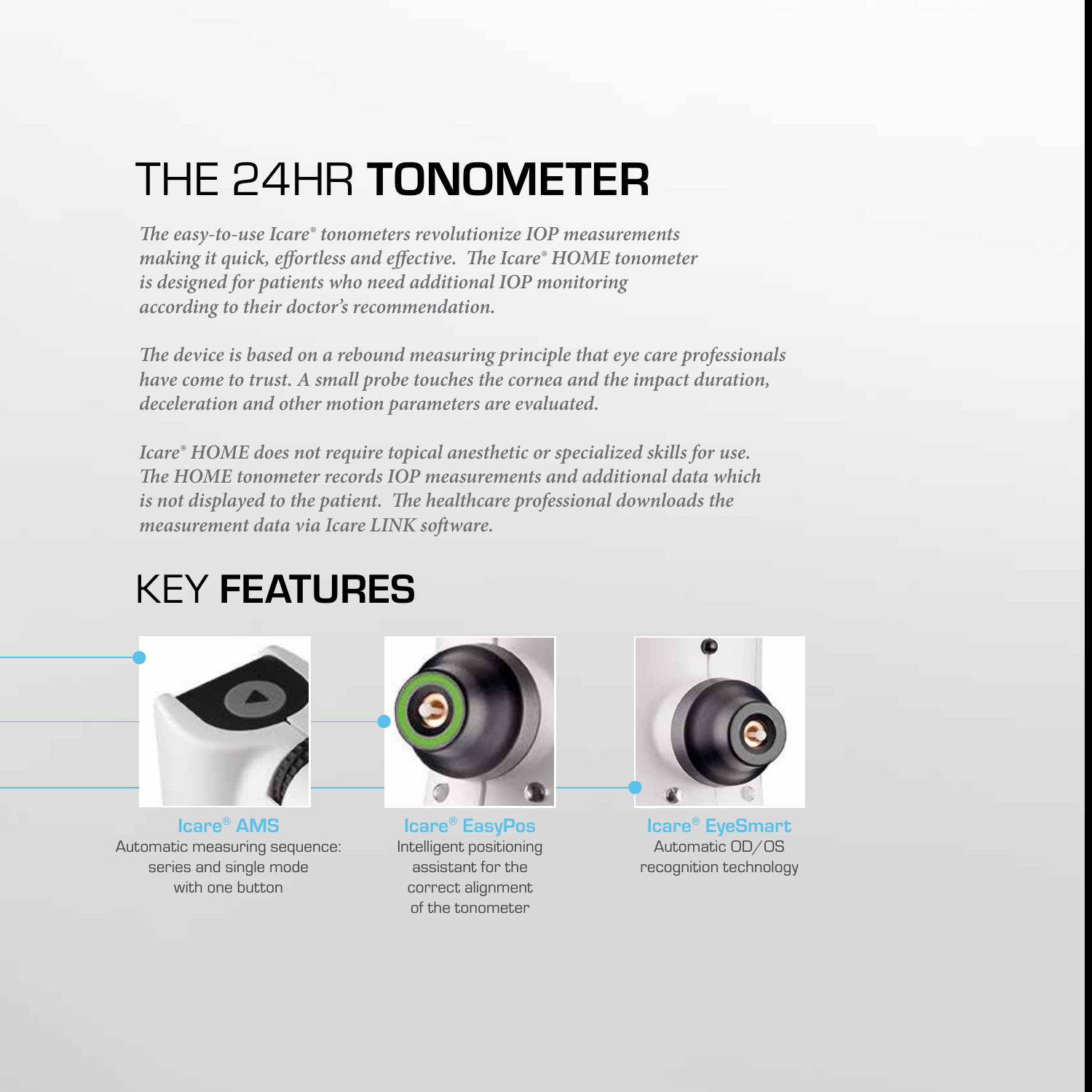### IOP SELF-TONOMETRY WITH **ICARE HOME**

**+ REAL WORLD DATA** 

- **+ IDENTIFY IOP VARIATION AND SPIKES**
- VALUABLE ADJUNCT TO CLINIC

# mmHg

CLINIC MEASUREMENTS (12 months)

IOP monitoring in the clinic 24 hour IOP self-measuring with Icare HOME





#### Icare HOME (24 HOURS)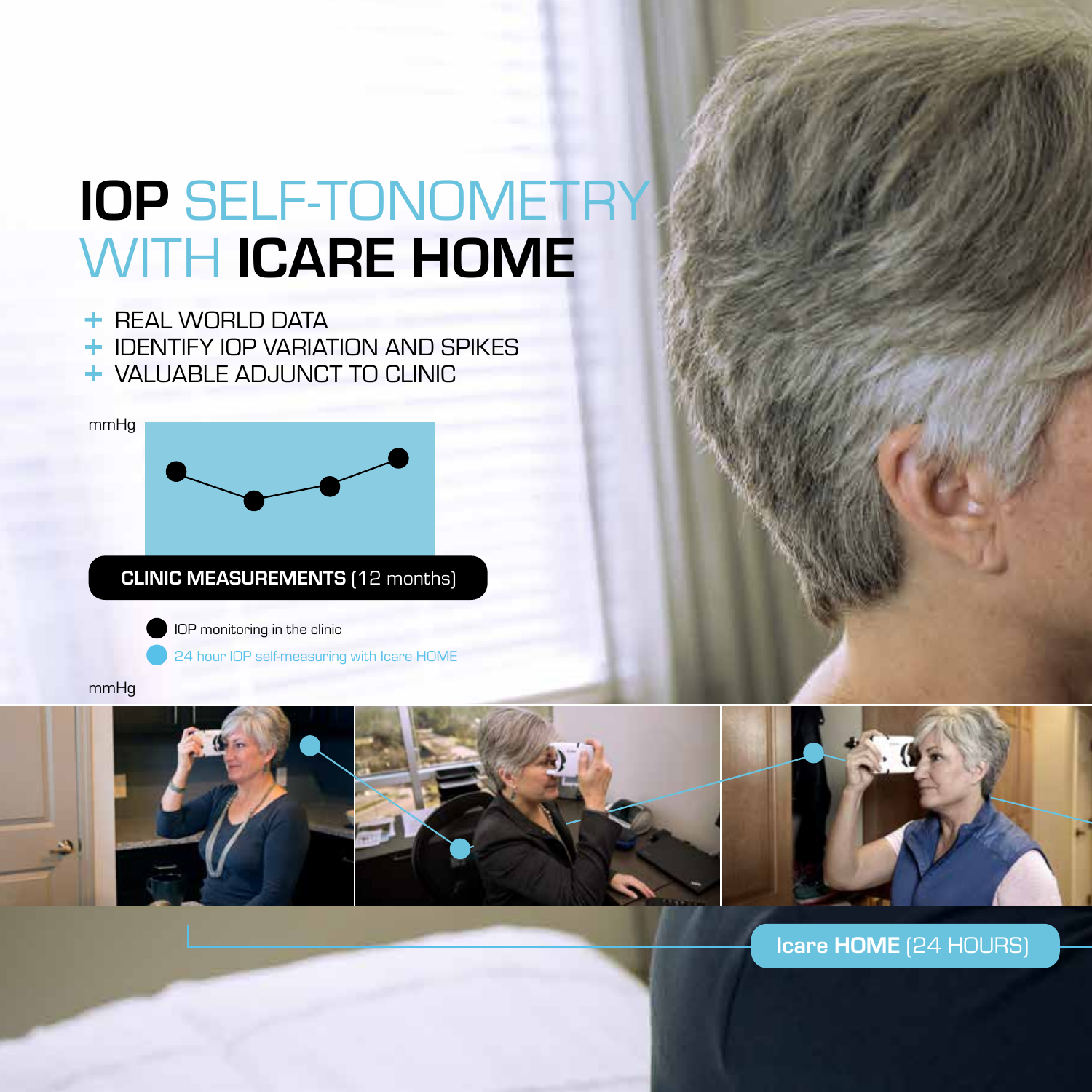